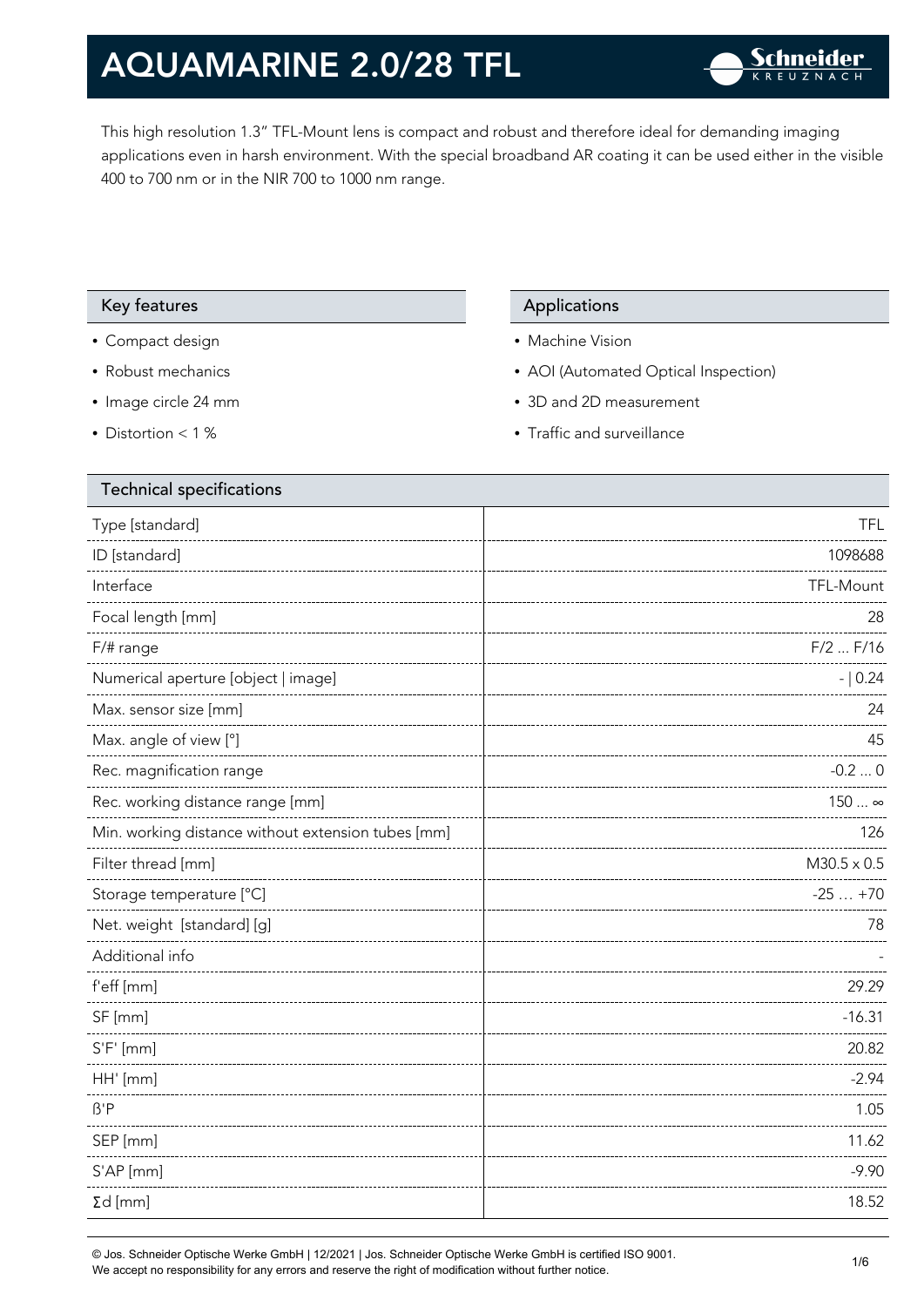

### MTF charts

| Spectrum name    | VIS |     |     |     |     |     |
|------------------|-----|-----|-----|-----|-----|-----|
| Wavelengths [nm] | 425 | 475 | 525 | 575 | 625 | 675 |
| Rel. weights [%] |     | 6   |     |     | 1 Q |     |









 $\overline{0}$ 

MTF/%











- 20 LP/mm, radial 40 LP/mm, radial 80 LP/mm, radial --- 20 LP/mm, tangential --- 40 LP/mm, tangential --- 80 LP/mm, tangential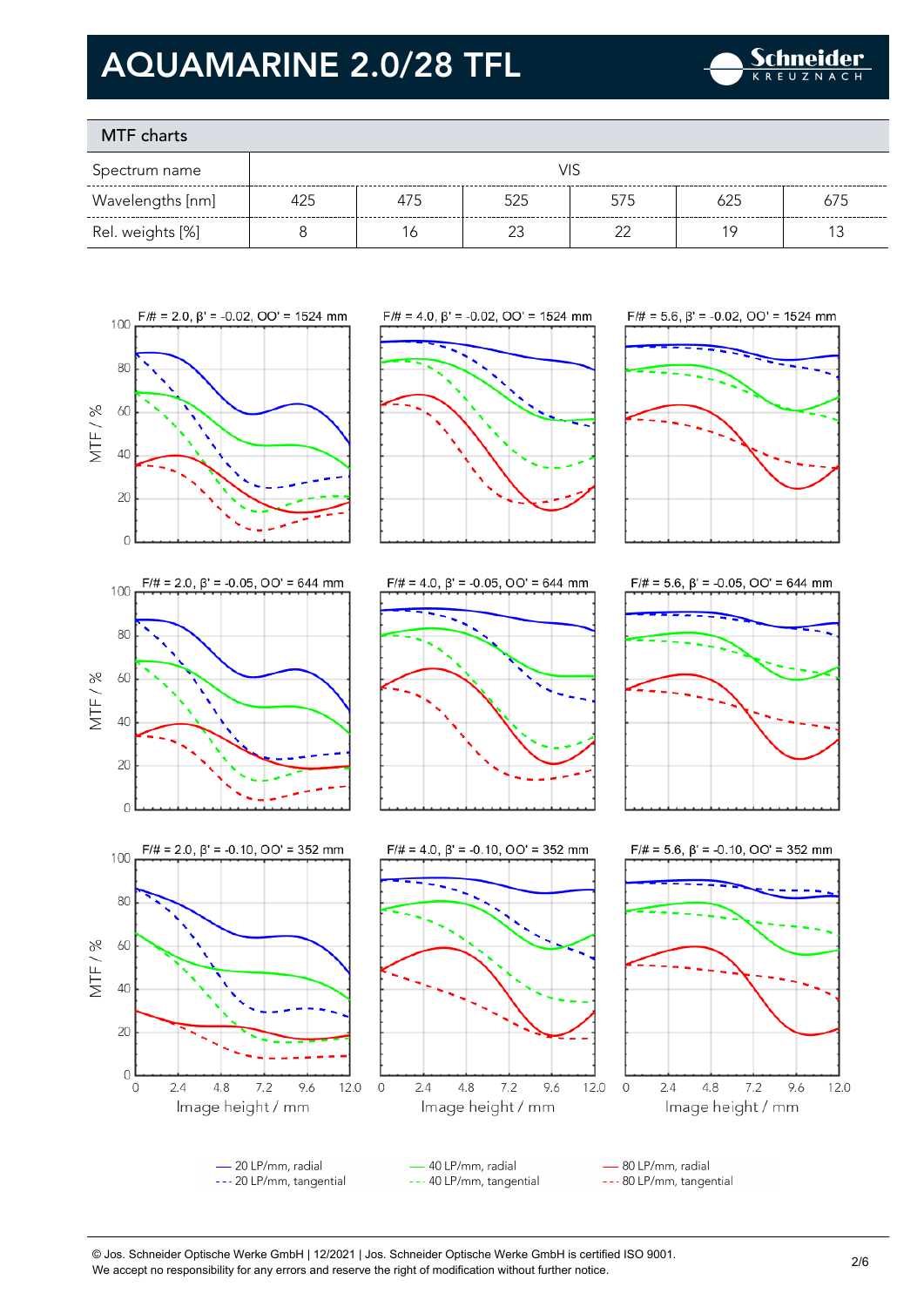

### Rel. illumination vs. image height



|        | $- -$ F/# = 2.0, $\beta$ = -0.02         |  |
|--------|------------------------------------------|--|
| - - -  | $F/\ddot{=} = 2.8, \ \beta = -0.02$      |  |
| - - -  | $F/\ddot{\pi} = 5.6$ , $\beta = -0.02$   |  |
|        | $\rightarrow$ F/# = 2.0, $\beta$ = -0.05 |  |
|        | $\rightarrow$ F/# = 2.8, $\beta$ = -0.05 |  |
| $\sim$ | $F/\ddot{=} = 5.6, \ \beta = -0.05$      |  |
|        | $F/\ddot{=} = 2.0, \ \ \beta = -0.10$    |  |
| .      | $F/\ddot{\pi} = 2.8, \ \beta = -0.10$    |  |
|        | $F/\ddot{=} = 5.6, \ \beta = -0.10$      |  |

#### Distortion vs. image height



#### Transmittance vs. wavelength



© Jos. Schneider Optische Werke GmbH | 12/2021 | Jos. Schneider Optische Werke GmbH is certified ISO 9001. We Jos. Scrinelaer Opuscrie werke GribH | 12/2021 | Jos. Scrinelaer Opuscrie werke GribH is certified ISO 9001.<br>We accept no responsibility for any errors and reserve the right of modification without further notice.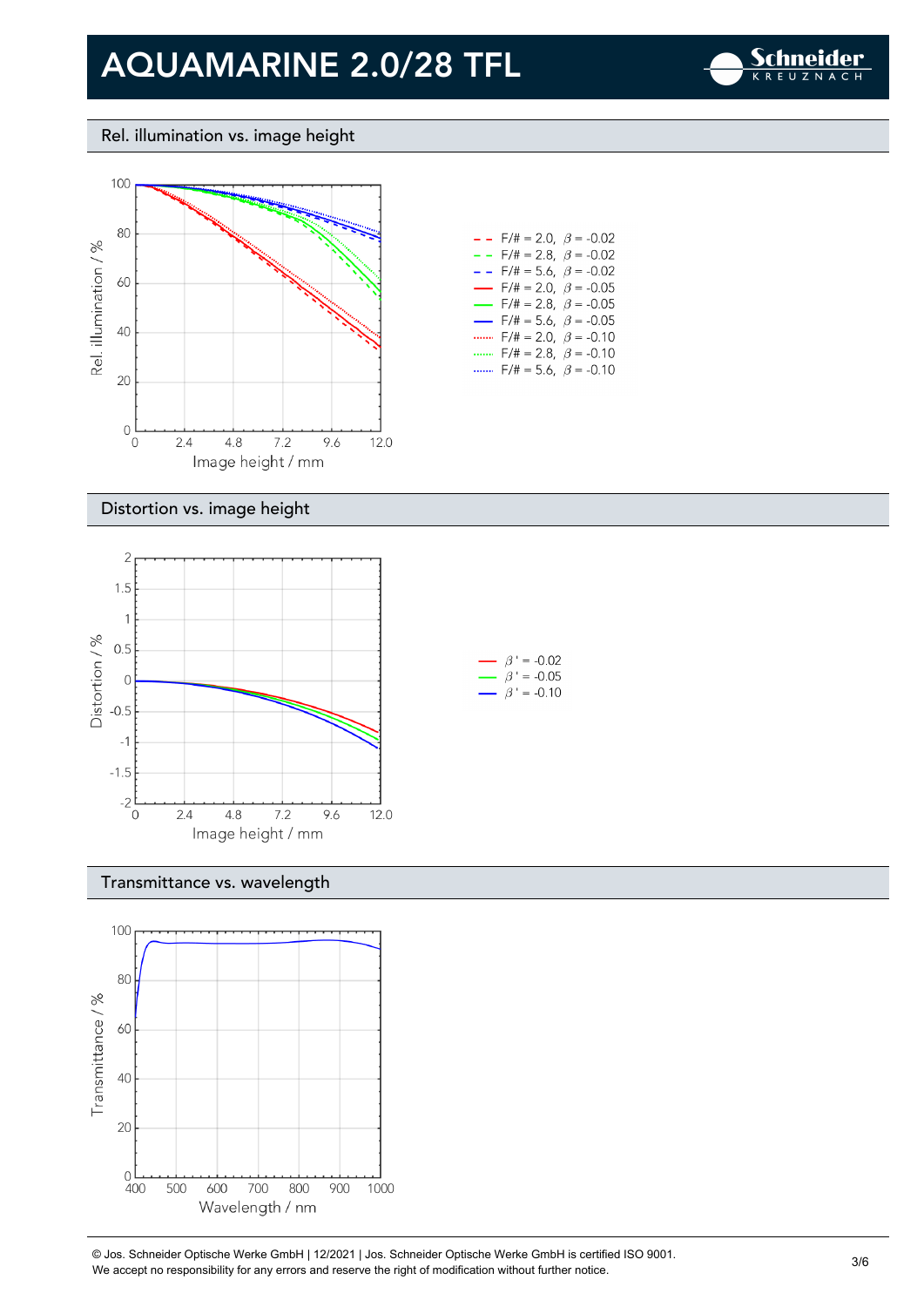

### Technical drawings